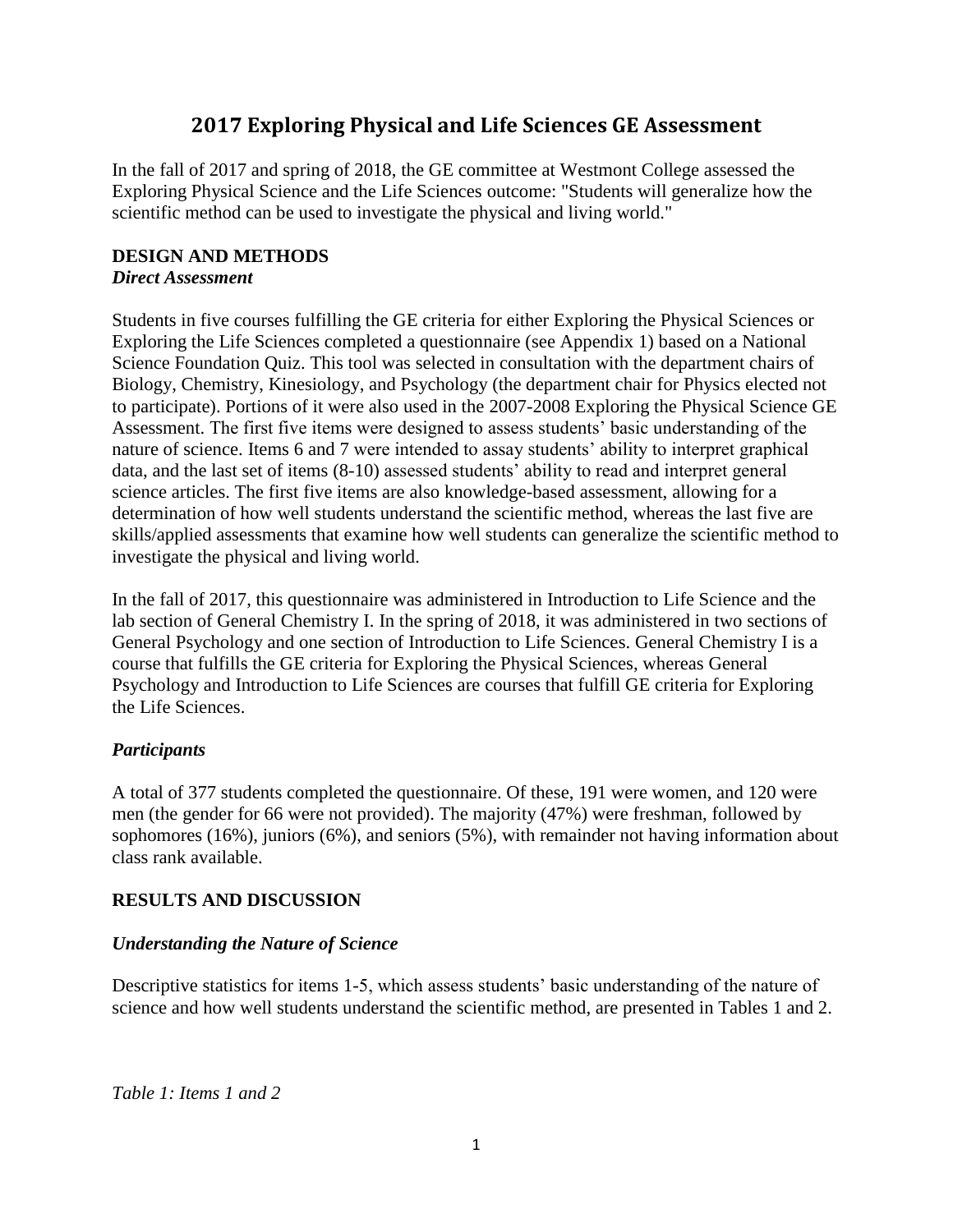|                                                                                                                             | True       | False          | Missing |
|-----------------------------------------------------------------------------------------------------------------------------|------------|----------------|---------|
| 1. The scientific method <i>does not</i><br>require experimental results to<br>support a theory                             | 33 (8.75%) | $343(91\%)$    | 1(.27%) |
| 2. An experiment that does not<br>produce the predicted results is<br>flawed and the results always<br>should be discarded. | 6(1.59%)   | $370(98.14\%)$ | 1(.27%) |

*Note.* Correct responses are highlighted in bold.

*Table 2: Items 3-5*

|                                                                                                                 | a                                                                                                                                 | b                                                                                                                                          | $\mathbf c$                                                                                                     | d                                                                                        |
|-----------------------------------------------------------------------------------------------------------------|-----------------------------------------------------------------------------------------------------------------------------------|--------------------------------------------------------------------------------------------------------------------------------------------|-----------------------------------------------------------------------------------------------------------------|------------------------------------------------------------------------------------------|
| 3. Which of the following<br>statements best describes<br>a scientific theory?                                  | A theory is a highly<br>tentative form of<br>scientific knowledge<br>and has little evidence and an established<br>to support it. | A theory is one of the<br>highest forms of<br>scientific knowledge<br>theory has a great deal phenomenon.<br>of evidence to support<br>it. | A theory is an initial<br>guess that a scientist<br>makes in order to<br>understand a particular                | Science is<br>concerned only<br>with facts, and<br>theories have no<br>place in science. |
|                                                                                                                 | 21 (5.57%)                                                                                                                        |                                                                                                                                            | 96 (25.46%)                                                                                                     |                                                                                          |
|                                                                                                                 |                                                                                                                                   | 259 (68.70%)                                                                                                                               |                                                                                                                 |                                                                                          |
|                                                                                                                 |                                                                                                                                   |                                                                                                                                            |                                                                                                                 | $0(0\%)$                                                                                 |
| 4. Which of the following<br>statements most closely<br>characterizes scientific<br>work?                       | Science is deductive<br>(it proceeds in a<br>logical manner from<br>initial statements or<br>facts to final<br>conclusions).      | Science can address all<br>kinds of questions<br>(including questions<br>concerning ultimate<br>meaning, beauty, and<br>morality).         | Science relies <i>primarily</i> Science is<br>on the intuition of<br>scientists.                                | empirical (it relies<br>on observation<br>and experiment to<br>support ideas).           |
|                                                                                                                 | 53 (14.05%)                                                                                                                       | 23 (6.10%)                                                                                                                                 | $4(1.06\%)$                                                                                                     | 296 (78.51%)                                                                             |
| 5. Which of the following<br>best describes a scientific<br>law (such as the law of<br>conservation of energy)? | Scientific laws<br>represent absolute<br>truth and once<br>established can never<br>be falsified.                                 | <b>Scientific laws are</b><br>generalizations made<br>from observations and<br>have great predictive<br>power.                             | Scientific laws provide<br>fundamental reasons<br>and explanatory<br>underlying mechanisms<br>for observations. |                                                                                          |
| Note Compating proposed and highlighted in hold                                                                 | 57 (15.12%)                                                                                                                       | $80(21.22\%)$                                                                                                                              | 240 (63.66%)                                                                                                    |                                                                                          |

*Note.* Correct responses are highlighted in bold.

As delineated in Tables 1 and 2, the vast majority of students provided correct responses on items 1-4. The only item on which the majority of students endorsed the wrong response was item 5. The Life and Physical Science faculty conjectured that this might be because students are confused about the differences between a theory and a law, or between a hypothesis and law.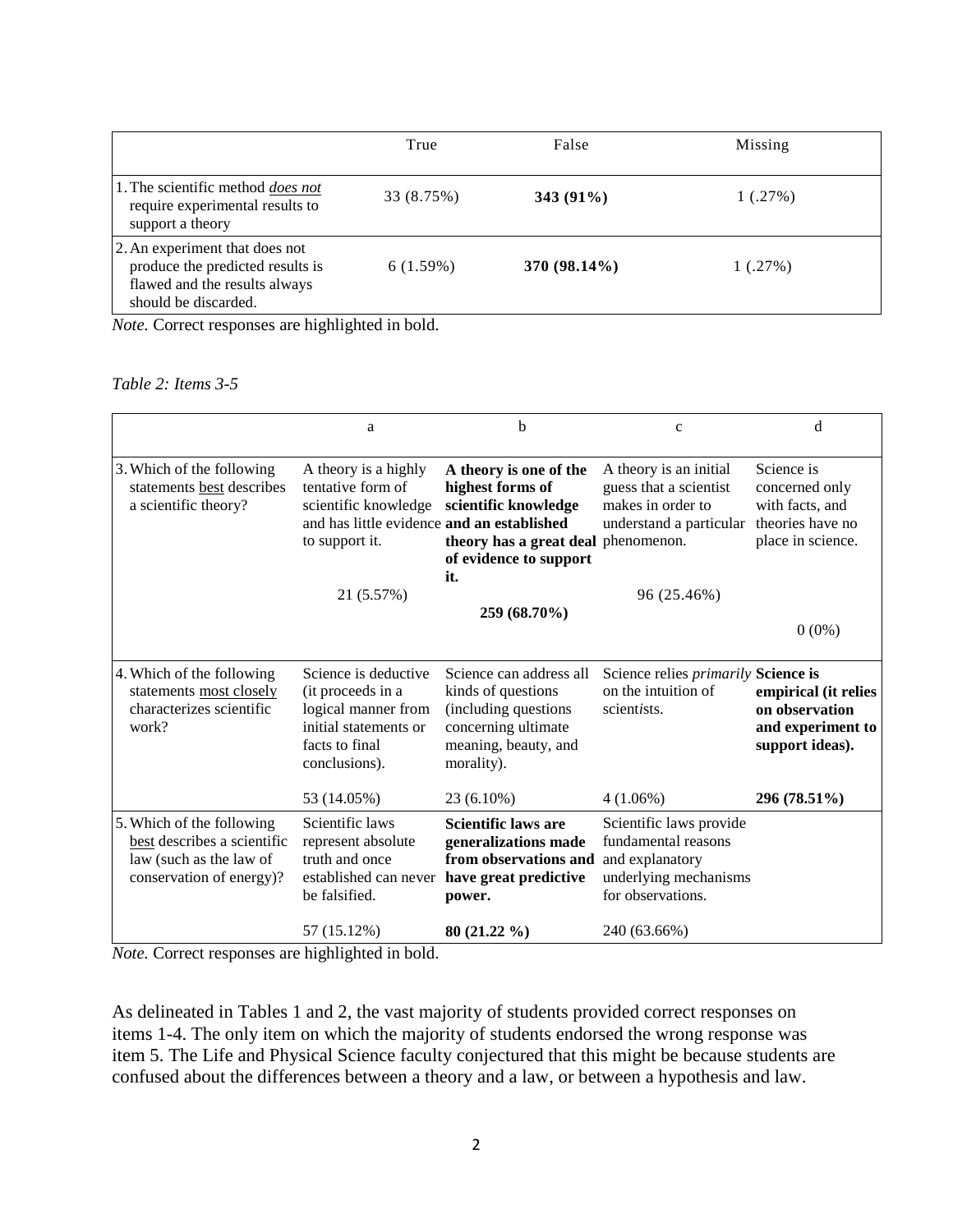Overall, however, students in Exploring Physical and Life Science courses seem to well understand the nature of science.

### *Interpreting Graphical Data*

Descriptive statistics for items 6-7, which assess students' ability to interpret graphical data, are presented in Figures 1 and 2. The majority of students selected the correct response to both items (items d and c, respectively).



Students in the Exploring the Life and Physical Sciences seem capable of interpreting scientific data presented in graphic form.

### *Reading and Interpreting General Science Articles*

Descriptive statistics for items 8-10, which assess students' ability to read and interpret general science articles, are presented in Figures 3-5.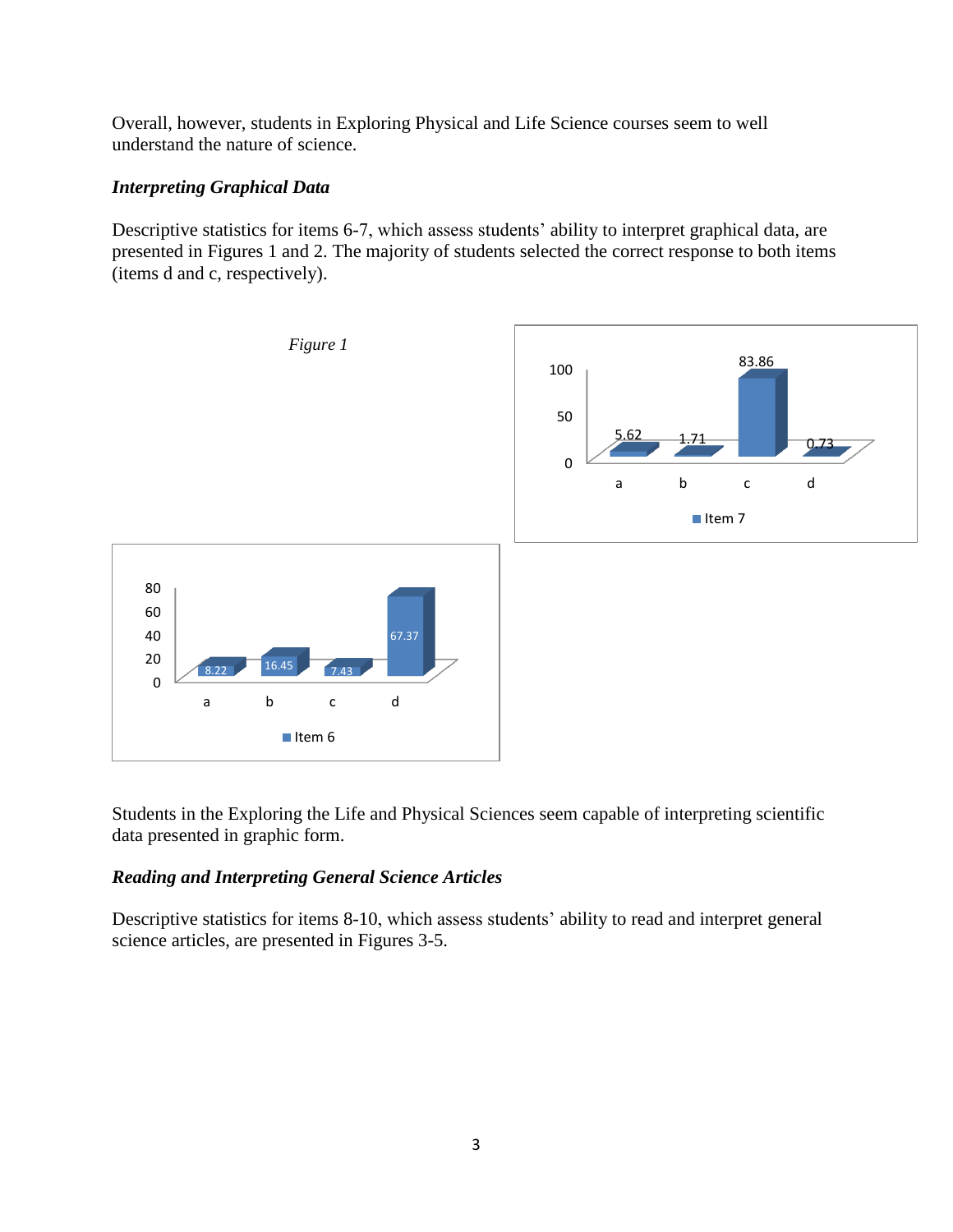



The majority of students provided correct responses to items 8 and 9 (responses a and c, respectively, were correct), but not item 10 (response b was correct). The Life and Physical Science faculty conjectured that this this might be because students did not carefully read the article, got confused with the concepts, did not have an example of an exemplary response, or struggled to critically extrapolate implications from the article findings. Based on responses to items 8 and 9, however, students in Exploring Physical and Life Science courses seem to be somewhat adept at reading and interpreting information in scientific articles.

#### *Additional Inferential Statistics*

*T*-test analyses did not show any significant differences between men and women in their responses to any items on the questionnaire,  $p > 0.05$ . The results from an ANOVA did not show any significant differences between students in the various classes (Chemistry I, General Psychology, etc.) of the Life and Physical Sciences that were assessed, *p* >.05. This suggests equal competence between male and female students, as well as between the various courses the Life and Physical Sciences.

### **CONCLUSIONS**

Based on these findings, the Life and Physical Sciences faculty are comfortable saying that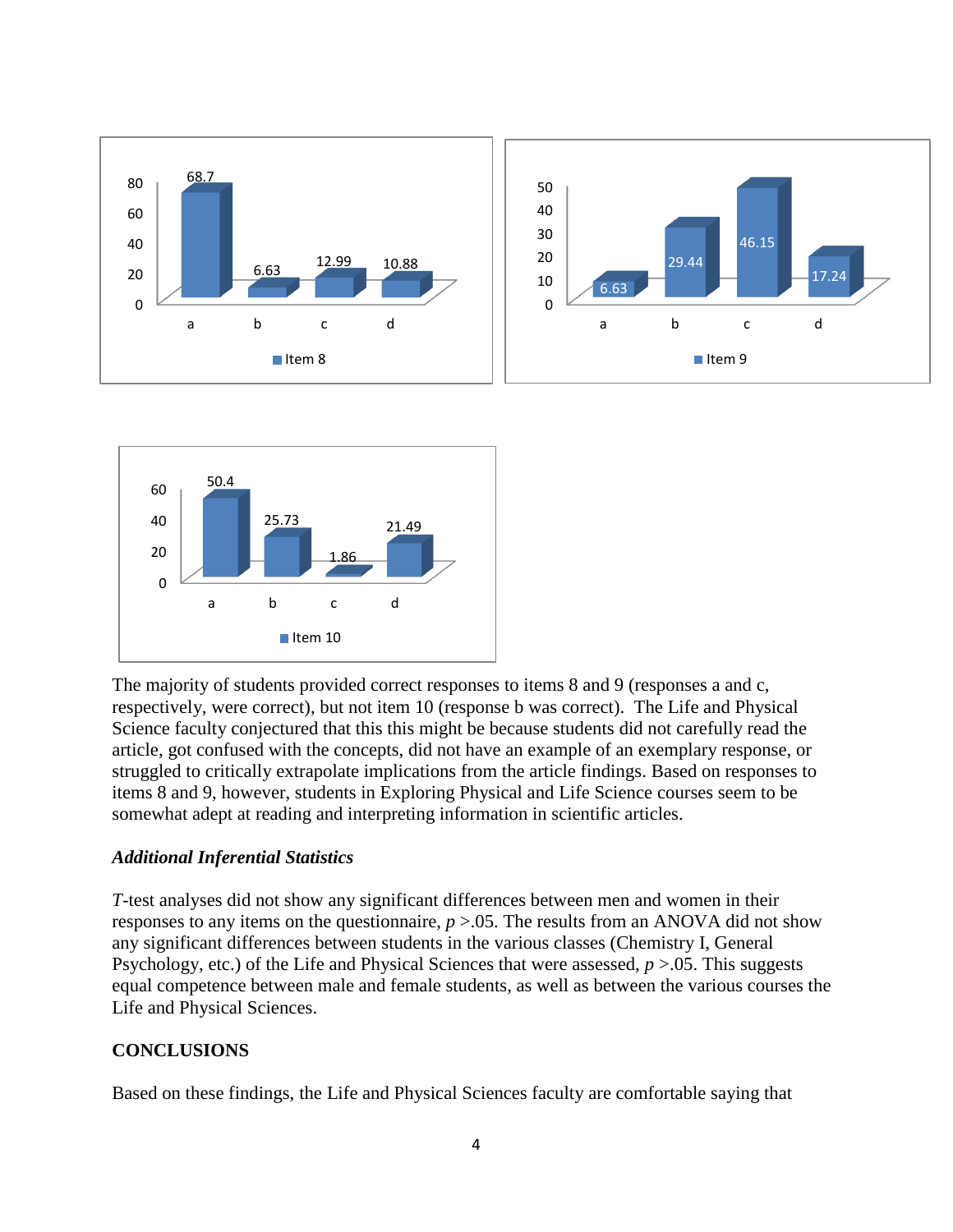students in Exploring Physical and Life Science courses "generalize how the scientific method can be used to investigate the physical and living world." Students in these courses seem to well understand the nature of science and the scientific method. They can effectively interpret scientific data presented in graphic form, and they are somewhat adept at reading and interpreting information in scientific articles. In general, students in the courses assessed seem more competent in interpreting visual or graphical data than reading and interpreting scientific writing. There were no statistical differences in responses between men and women, or between those in the various courses of the Life and Physical Sciences, suggesting equivalent competency in knowledge about the scientific method and its application and generalization toward investigating the physical and living world. Considering these findings, instructors who teach courses that fulfill the GE criteria for Exploring the Physical and/or Life Sciences should be encouraged that their courses are fulfilling the Student Learning Outcomes.

The two areas for student improvement are (a) understanding the difference between a theory and a law, or between a hypothesis and a law, and (b) extrapolating implications and conclusions from scientific articles or writing. To address these areas of weakness, instructors for courses that fulfill the GE criteria for Physical and/or Life Sciences can devote greater time to delineating differences between theories, hypotheses, and laws, both in conceptual understanding and application. It is also recommended that instructors help students more critically extrapolate implications and conclusions from scientific articles (e.g., reviewing studies in class, requiring assignments that require careful reading and extrapolation of scientific conclusions and implications).

At this time, the department chairs of Biology, Chemistry, Kinesiology, and Psychology are not recommending any changes to the GE Student Learning outcome.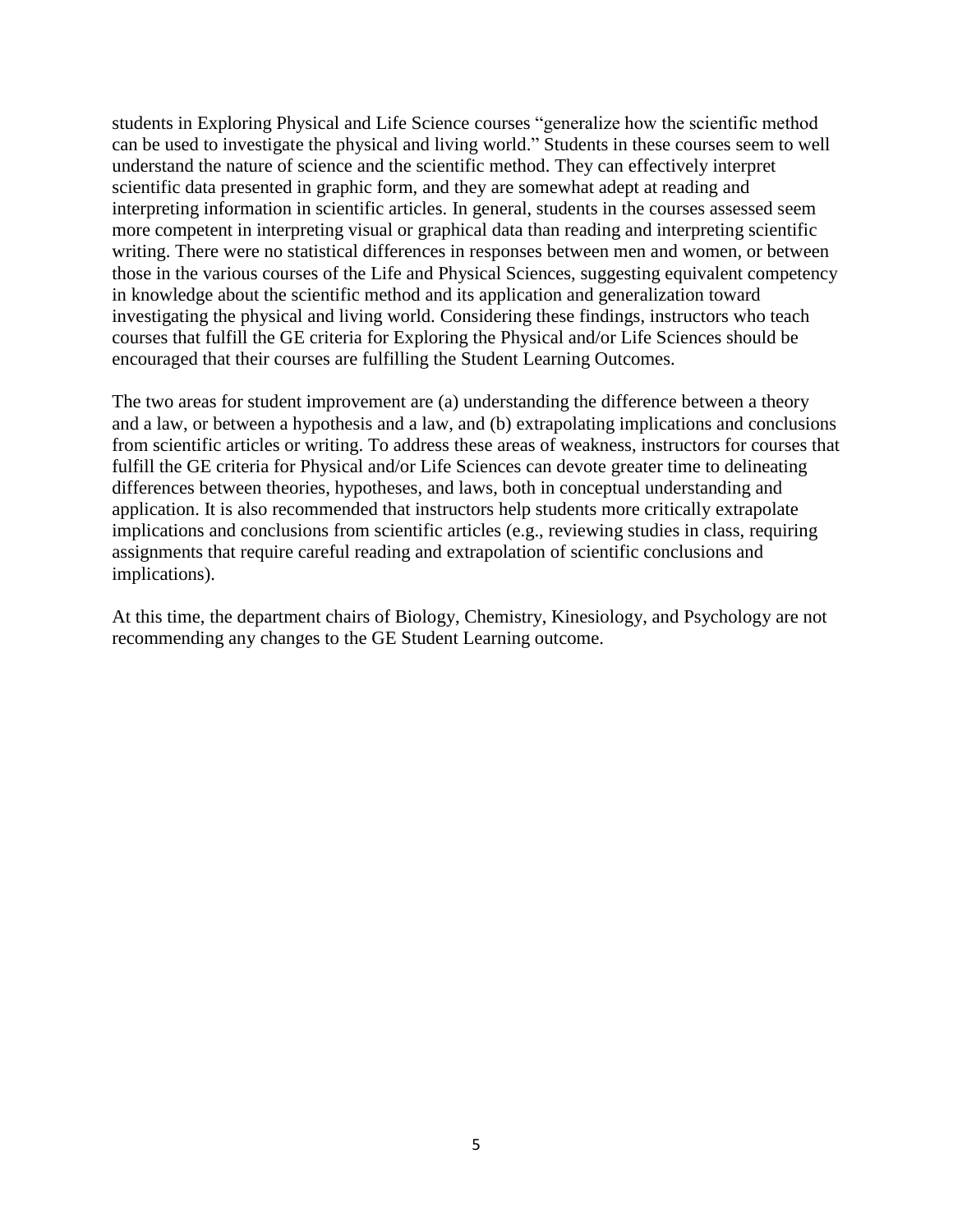# **Appendix 1: Student Learning Outcomes Assessment Questions**

|                                                 | Gender: M F |  |  |
|-------------------------------------------------|-------------|--|--|
| Academic Year: Freshman Sophomore Junior Senior |             |  |  |
|                                                 |             |  |  |
| <b>Transfer student:</b> Y N                    |             |  |  |
|                                                 |             |  |  |

Please circle the response that you think is most accurate. Since we are also interested in the level of your understanding, feel free to supply a brief explanation if you suspect your answer might be atypical.

- **1) True or False:** The scientific method *does not* require experimental results to support a theory.
- **2) True or False**: An experiment that does not produce the predicted results is flawed and the results always should be discarded.

### **3) Which of the following statements best describes a scientific theory?**

- a. A theory is a highly tentative form of scientific knowledge and has little evidence to support it.
- b. A theory is one of the highest forms of scientific knowledge and an established theory has a great deal of evidence to support it.
- c. A theory is an initial guess that a scientist makes in order to understand a particular phenomenon.
- d. Science is concerned only with facts, and theories have no place in science.
- **4) Which of the following statements most closely characterizes scientific work?**
	- a. Science is deductive (it proceeds in a logical manner from initial statements or facts to final conclusions).
	- b. Science can address all kinds of questions (including questions concerning ultimate meaning, beauty, and morality).
	- c. Science relies *primarily* on the intuition of scientists.
	- d. Science is empirical (it relies on observation and experiment to support ideas).

### **5) Which of the following best describes a scientific law (such as the law of conservation of energy)?**

- a. Scientific laws represent absolute truth and once established can never be falsified.
- b. Scientific laws are generalizations made from observations and have great predictive power.
- c. Scientific laws provide fundamental reasons and explanatory underlying mechanisms for observations.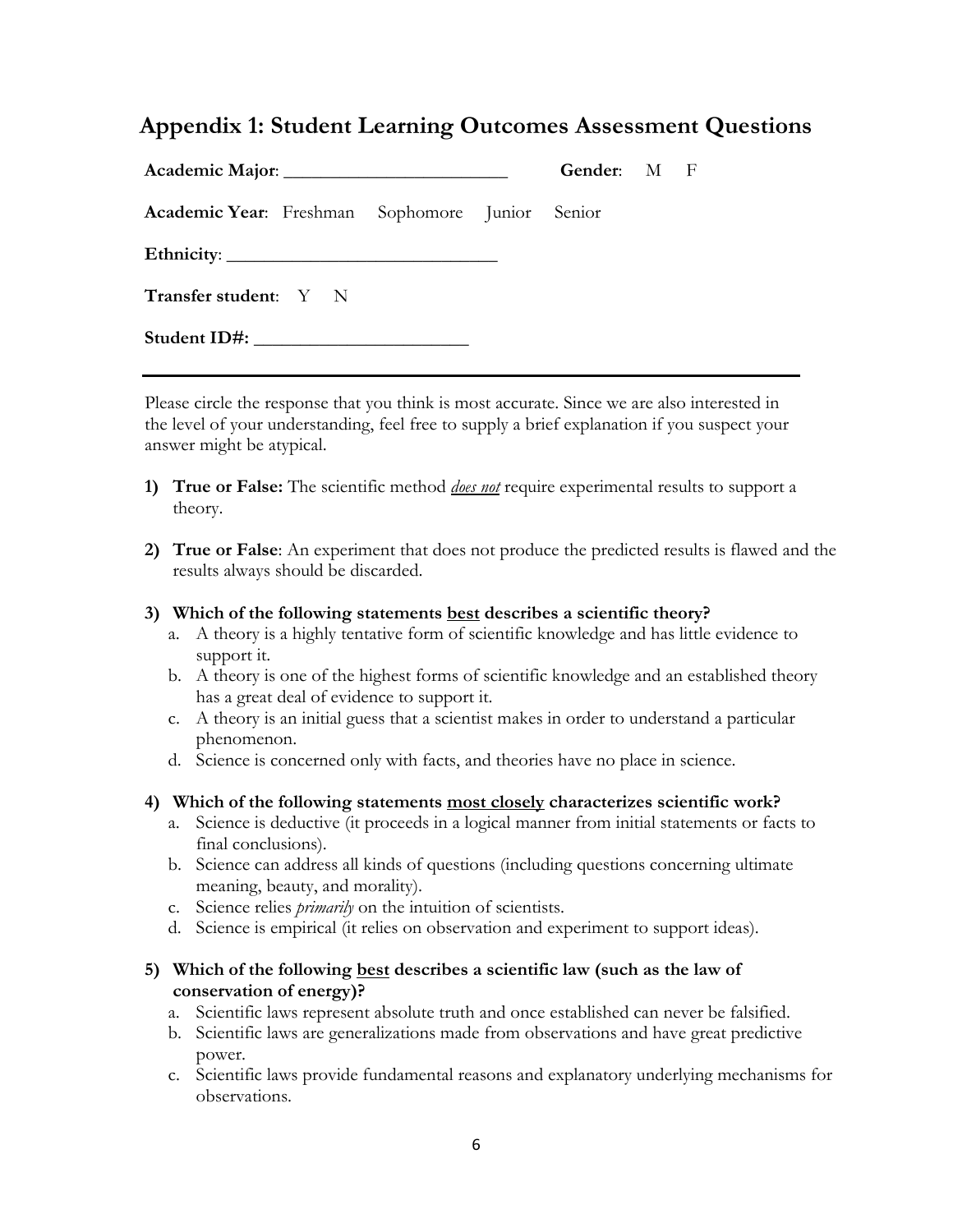Consider the following graph, which shows the levels of carbon dioxide (an important greenhouse gas) in our atmosphere.



Atmospheric carbon dioxide derived from Siple Station ice core measurements and from levels measured at the South Pole, Antarctica

- **6) Which of the following statements best describes the increase in atmospheric carbon dioxide between 1750 and the present?** 
	- a. The amount of carbon dioxide has doubled.
	- b. The amount of carbon dioxide has increased by a factor of five.
	- c. The amount of carbon dioxide has increased by 5%.
	- d. The amount of carbon dioxide has increased by 35%.
- **7) Which of the following statements best describes the rate of change in atmospheric carbon dioxide between 1750 and the present?**
	- a. The amount of carbon dioxide is increasing at a constant rate.
	- b. The amount of carbon dioxide is decreasing at an increasing rate.
	- c. The amount of carbon dioxide is increasing at an increasing rate.
	- d. The amount of carbon dioxide is increasing at a decreasing rate.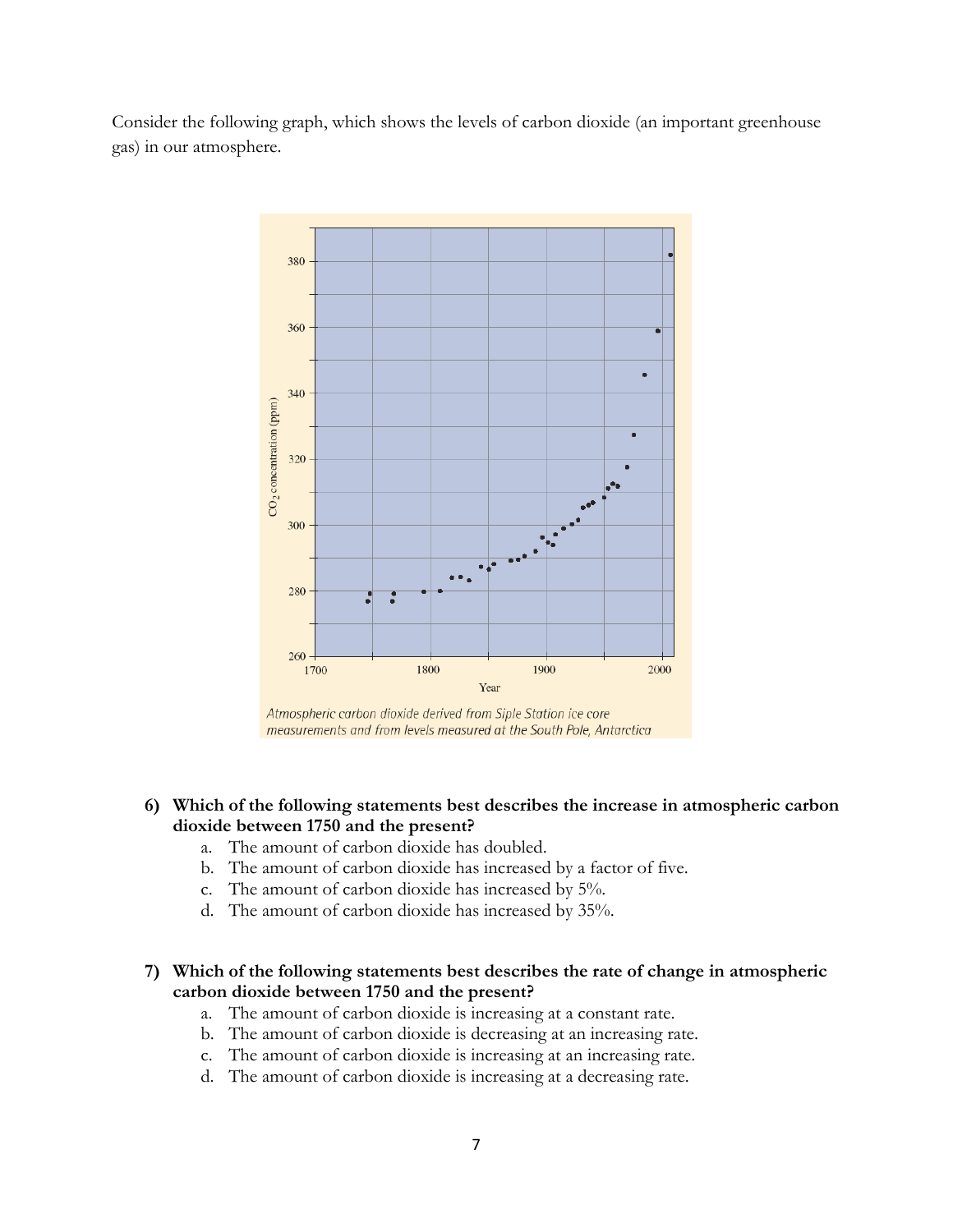Read the following article from the New York Times Science pages.

# New Ways to Store Solar Energy for Nighttime and Cloudy Days

### [MATTHEW L. WALD](http://topics.nytimes.com/top/reference/timestopics/people/w/matthew_l_wald/index.html?inline=nyt-per)

#### Published: April 15, 2008

Solar power, the holy grail of renewable energy, has always faced the problem of how to store the energy captured from the sun's rays so that demand for electricity can be met at night or whenever the sun is not shining.

The difficulty is that electricity is hard to store. Batteries are not up to efficiently storing energy on a large scale. A different approach being tried by the [solar power](http://topics.nytimes.com/top/news/science/topics/solar_energy/index.html?inline=nyt-classifier) industry could eliminate the problem.

The idea is to capture the sun's heat. Heat, unlike electric current, is something that industry knows how to store cost-effectively. For example, a coffee thermos and a laptop computer's battery store about the same amount of energy, said John S. O'Donnell, executive vice president of a company in the solar thermal business, Ausra. The thermos costs about \$5 and the laptop battery \$150, he said, and "that's why solar thermal is going to be the dominant form."

Solar thermal systems are built to gather heat from the sun, boil water into steam, spin a turbine and make power, as existing solar thermal power plants do — but not immediately. The heat would be stored for hours or even days, like water behind a dam.

A plant that could store its output could pick the time to sell the production based on expected price, as wheat farmers and cattle ranchers do. Ausra, of Palo Alto, Calif., is making components for plants to which thermal storage could be added, if the cost were justified by higher prices after sunset or for production that could be realistically promised even if the weather forecast was iffy. Ausra uses Fresnel lenses, which have a short focal length but focus light intensely, to heat miles of black-painted pipe with a fluid inside.

A competitor a step behind in signing contracts, but with major corporate backing, plans a slightly different technique in which adding storage seems almost trivial. It is a "power tower," a little bit like a water tank on stilts surrounded by hundreds of mirrors that tilt on two axes, one to follow the sun across the sky in the course of the day and the other in the course of the year. In the tower and in a tank below are tens of thousands of gallons of molten salt that can be heated to very high temperatures and not reach high pressure.

"You take the energy the sun is putting into the earth that day, store it and capture it, put it into the reservoir, and use it on demand," said Terry Murphy, president and chief executive of SolarReserve, a company backed in part by [United Technologies,](http://topics.nytimes.com/top/news/business/companies/united_technologies_corporation/index.html?inline=nyt-org) the Hartford conglomerate.

Power plants are typically designed with a heat production system matched to their electric generators. Mr. Murphy sees no reason why his should. His design is for a power tower that can supply 540 megawatts of heat. At the high temperatures it could achieve, that would produce 250 megawatts of electricity, enough to run a fair-size city.

It might make more sense to produce a smaller quantity and run well into the evening or around the clock or for several days when it is cloudy, he said.